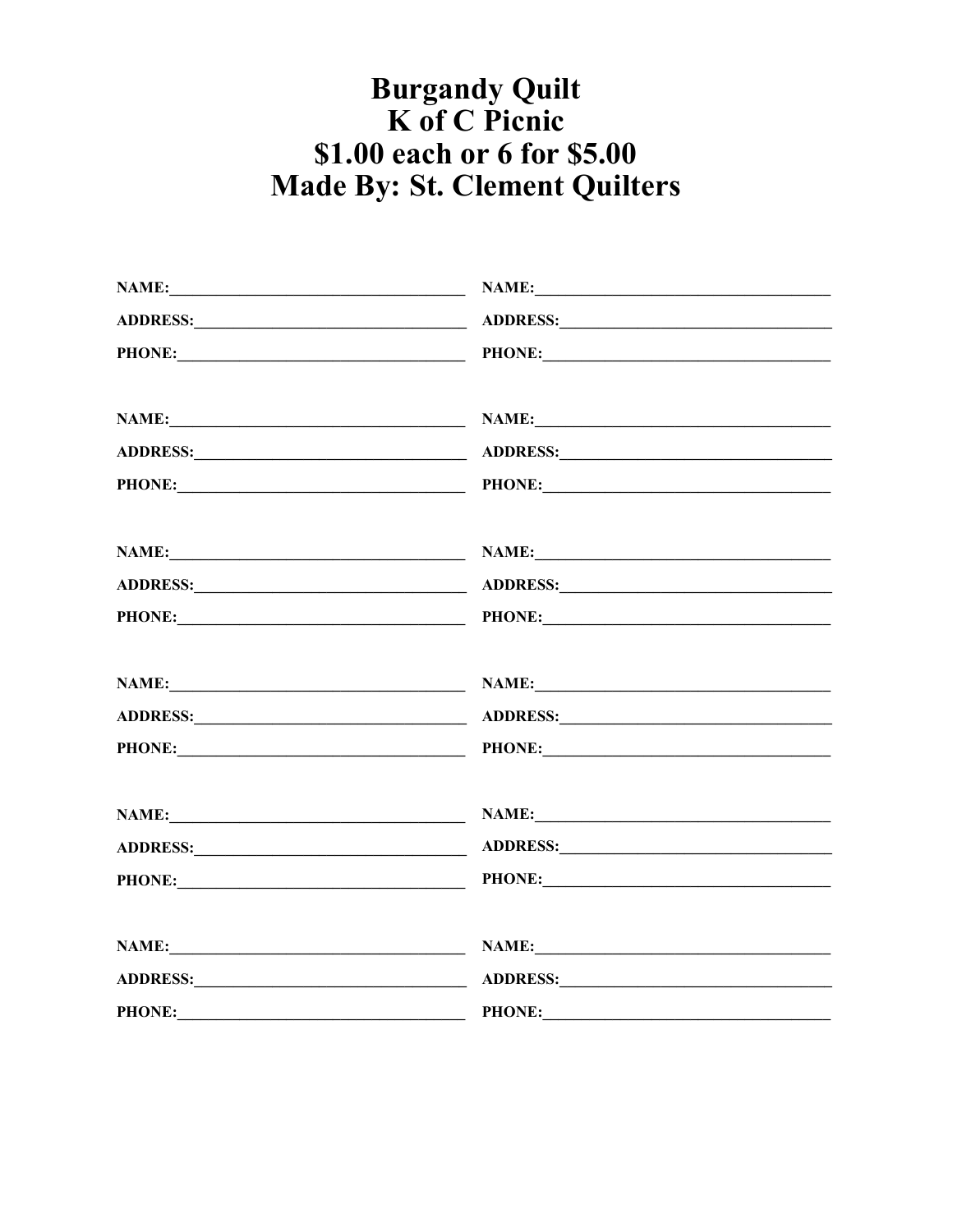## "Basket" Quilt K of C Picnic July 15, 2017<br>\$1.00 each or 6 for \$5.00 **St. Clement Quilters**

| PHONE: PHONE: PHONE:        |  |
|-----------------------------|--|
| NAME: NAME: NAME:           |  |
|                             |  |
| PHONE: PHONE: PHONE:        |  |
| NAME: NAME: NAME:           |  |
|                             |  |
| PHONE: PHONE: PHONE:        |  |
|                             |  |
|                             |  |
| PHONE: PHONE: PHONE:        |  |
| NAME: NAME: NAME:           |  |
| ADDRESS: ADDRESS:           |  |
| PHONE: PHONE: PHONE:        |  |
| NAME: NAME: NAME:           |  |
|                             |  |
| PHONE: PHONE: PHONE: PHONE: |  |